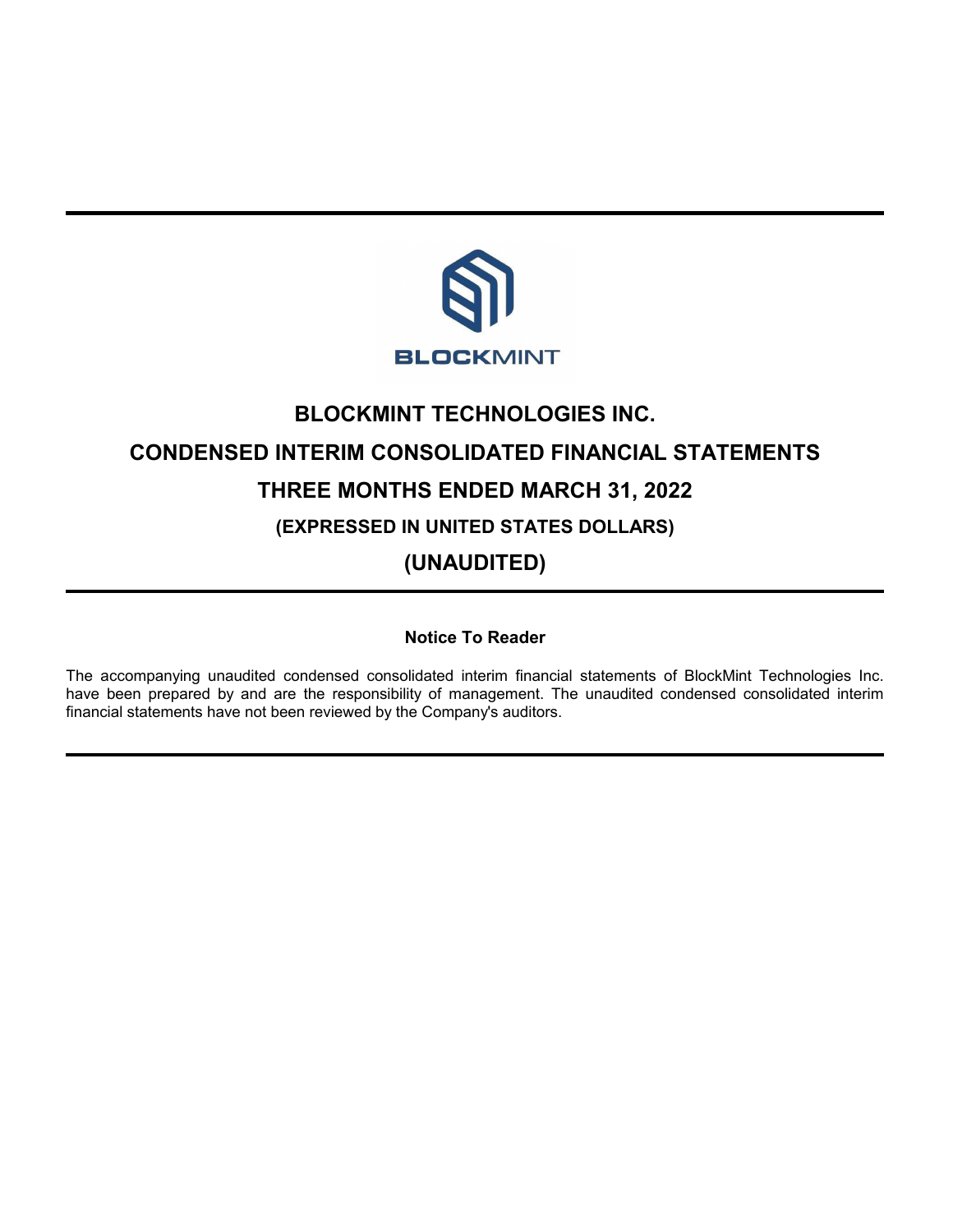# **BlockMint Technologies Inc. Condensed Interim Consolidated Statements of Financial Position (Expressed in United States Dollars) Unaudited**

|                                                    | As at<br>March 31,<br>2022 | As at<br>December 31,<br>2021 |
|----------------------------------------------------|----------------------------|-------------------------------|
| <b>ASSETS</b>                                      |                            |                               |
| <b>Current assets</b>                              |                            |                               |
| Cash                                               | \$<br>1,921,785            | \$<br>2,032,371               |
| Receivables                                        | 6,478                      | 9,240                         |
| Prepaid expenses                                   | 11,750                     | 11,750                        |
| Digital currency (note 4)                          | 125,800                    | 31,949                        |
| <b>Total current assets</b>                        | 2,065,813                  | 2,085,310                     |
| <b>Non-current assets</b>                          |                            |                               |
| Equipment (note 5)                                 | 448,045                    | 515,252                       |
| Right of use asset (note 6)                        | 129,618                    | 159,926                       |
| <b>Total assets</b>                                | \$<br>2,643,476            | \$<br>2,760,488               |
| <b>EQUITY AND LIABILITIES</b>                      |                            |                               |
| <b>Current liabilities</b>                         |                            |                               |
| Accounts payable and accrued liabilities (note 10) | \$<br>47,899               | \$<br>50,547                  |
| Current lease liability (note 6)                   | 115,623                    | 109,500                       |
| <b>Total current liabilities</b>                   | 163,522                    | 160,047                       |
| <b>Non-current liability</b>                       |                            |                               |
| Lease liability (note 6)                           | 20,987                     | 51,230                        |
| <b>Total liabilities</b>                           | 184,509                    | 211,277                       |
| <b>Equity</b>                                      |                            |                               |
| Share capital (note 7)                             | 9,661,389                  | 9,661,389                     |
| Share-based payment reserve (note 8)               | 385,400                    | 385,400                       |
| Warrant reserve (note 9)                           | 17,500                     | 17,500                        |
| Foreign currency translation reserve               | 13,495                     | 13,495                        |
| Deficit                                            | (7,618,817)                | (7,528,573)                   |
| <b>Total equity</b>                                | 2,458,967                  | 2,549,211                     |
| <b>Total equity and liabilities</b>                | \$<br>2,643,476            | \$<br>2,760,488               |

Nature of operations and going concern (note 1)

"Nelson Ijih", Director

"Colin Watt", Director

The accompanying notes to the unaudited condensed consolidated interim financial statements are an integral part of these statements.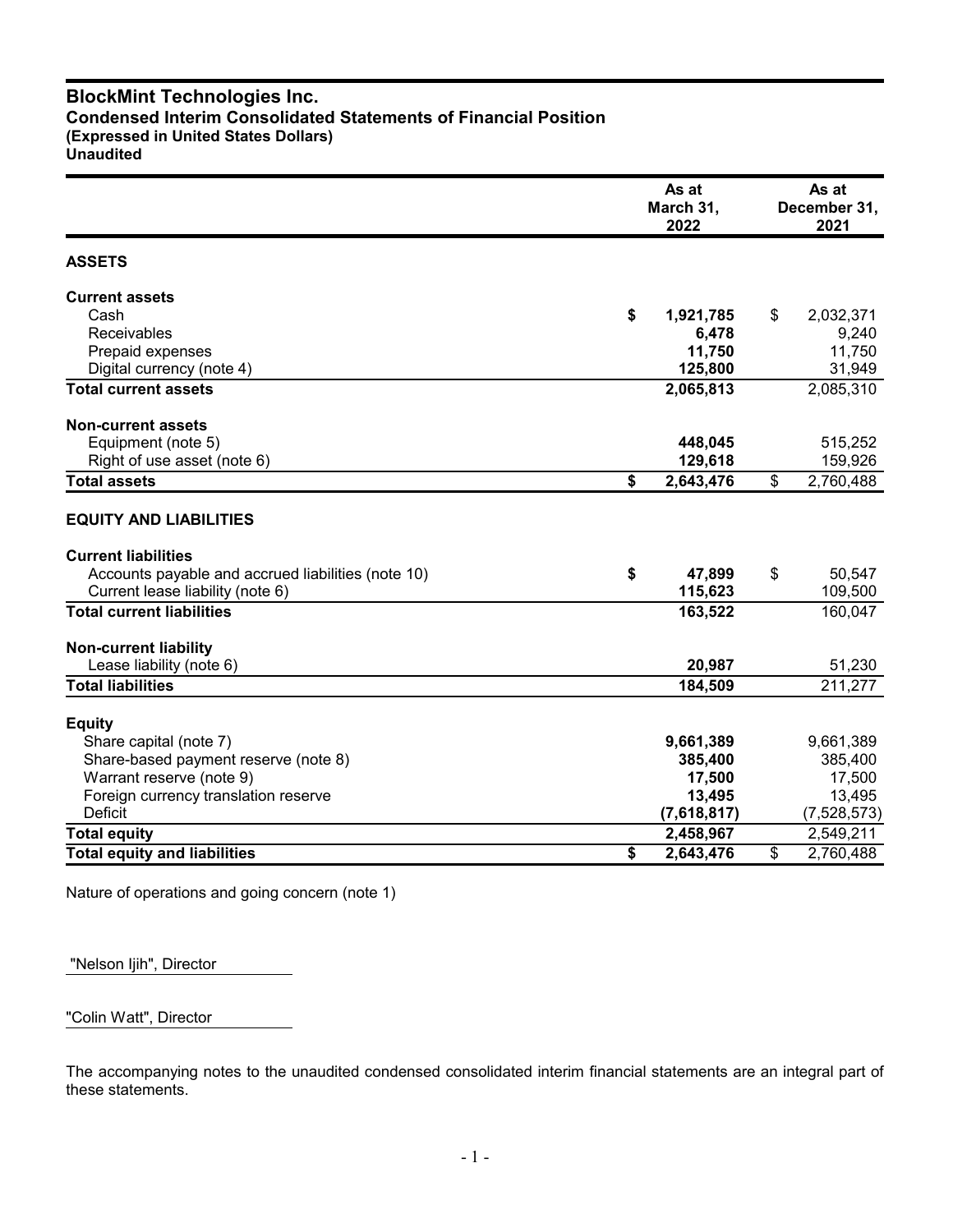# **BlockMint Technologies Inc. Condensed Interim Consolidated Statements of Loss and Comprehensive Loss (Expressed in United States Dollars) Unaudited**

|                                                         | <b>Three Months Three Months</b><br><b>Ended</b><br>March 31,<br>2022 |    |            |
|---------------------------------------------------------|-----------------------------------------------------------------------|----|------------|
| <b>Revenue</b>                                          |                                                                       |    |            |
| Digital currency mined                                  | \$<br>85,309                                                          | \$ |            |
| Cost of revenue                                         |                                                                       |    |            |
| Site operating cost                                     | (1, 921)                                                              |    |            |
| Depreciation (notes 5 and 6)                            | (97, 515)                                                             |    |            |
|                                                         | (14, 127)                                                             |    |            |
| <b>Operating expenses</b>                               |                                                                       |    |            |
| Business development and promotion                      | 15,871                                                                |    | 60,629     |
| Consulting (note 10)                                    | 14,548                                                                |    | 89,701     |
| Director, management fees and salaries (note 10)        | 38,637                                                                |    | 43,500     |
| Office and miscellaneous                                | 5,573                                                                 |    | 4,709      |
| Professional fees (note 10)                             | 5,782                                                                 |    | 5,950      |
| Salaries and wages                                      | 4.446                                                                 |    | 6,578      |
| Share-based payments (note 8)                           |                                                                       |    | 355,100    |
| Total operating expenses                                | 84,857                                                                |    | 566,167    |
| Loss before other items                                 | (98, 984)                                                             |    | (566, 167) |
| Interest expense                                        | (8, 134)                                                              |    |            |
| Foreign exchange (loss) gain                            | 8,332                                                                 |    | 16,794     |
| Revaluation of digital currency (note 4)                | 8,542                                                                 |    |            |
| Total loss and comprehensive loss for the period        | \$<br>(90, 244)                                                       | \$ | (549, 373) |
| Basic and diluted net loss per share (note 11)          | \$<br>(0.00)                                                          | \$ | (0.01)     |
| Weighted average number of common shares<br>outstanding | 48,242,605                                                            |    | 47,050,544 |

The accompanying notes to the unaudited condensed consolidated interim financial statements are an integral part of these statements.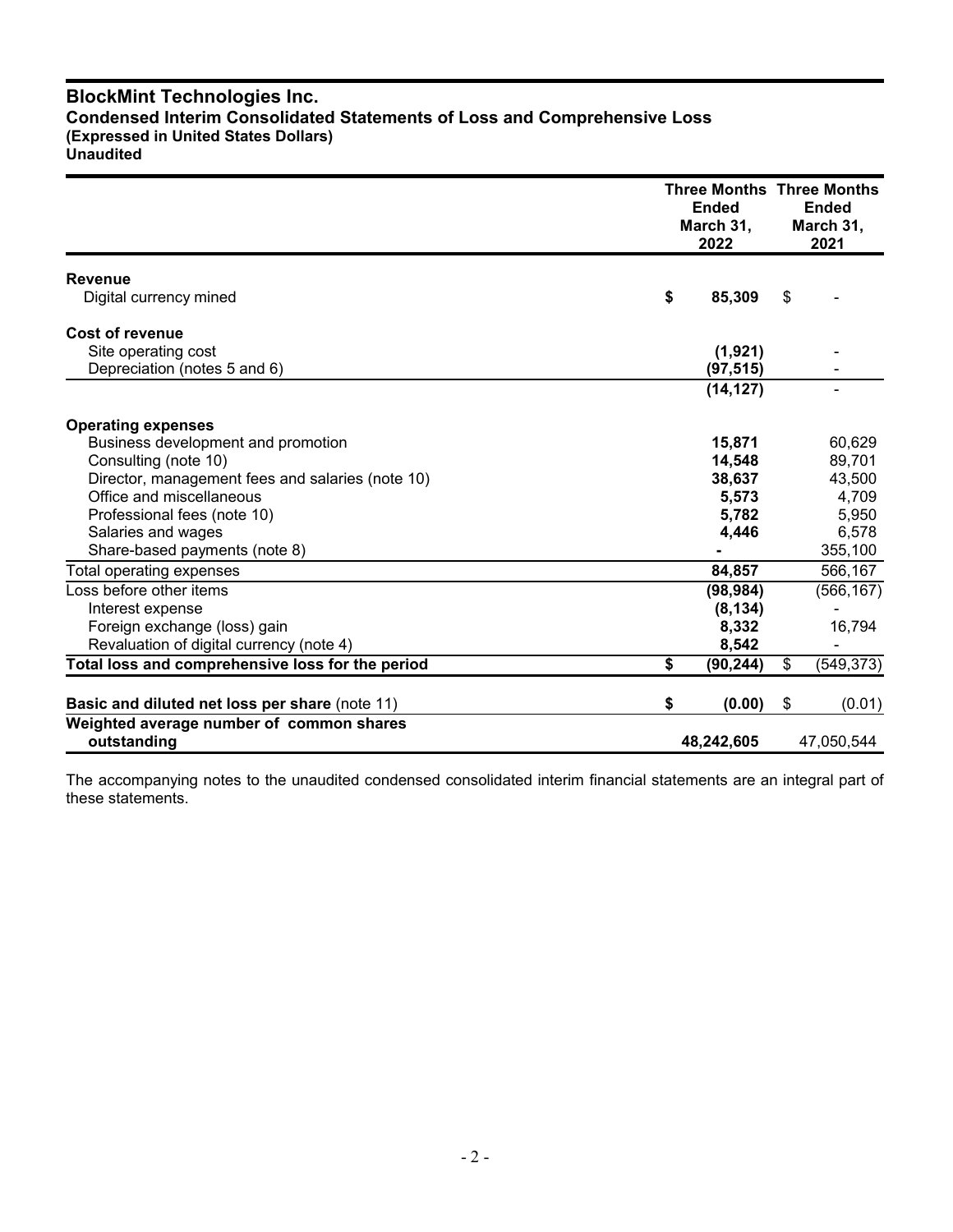# **BlockMint Technologies Inc. Condensed Interim Consolidated Statements of Cash Flows (Expressed in United States Dollars) Unaudited**

|                                                     |    | <b>Ended</b><br>March 31,<br>2022 | <b>Three Months Three Months</b><br><b>Ended</b><br>March 31,<br>2021 |            |
|-----------------------------------------------------|----|-----------------------------------|-----------------------------------------------------------------------|------------|
| <b>Operating activities</b>                         |    |                                   |                                                                       |            |
| Net loss for the period                             | \$ | (90, 244)                         | \$                                                                    | (549, 373) |
| Adjustments for:                                    |    |                                   |                                                                       |            |
| Depreciation                                        |    | 97,515                            |                                                                       |            |
| Share-based payments (note 8)                       |    |                                   |                                                                       | 355,100    |
| Revaluation of digital currency                     |    | (8, 542)                          |                                                                       |            |
| Interest expense                                    |    | 8,134                             |                                                                       |            |
| Changes in non-cash working capital items:          |    |                                   |                                                                       |            |
| Receivables and prepaid expenses                    |    | 2,762                             |                                                                       | (683)      |
| Digital currency                                    |    | (85, 309)                         |                                                                       |            |
| Accounts payable and accrued liabilities            |    | (2,648)                           |                                                                       | 50,101     |
| Net cash used in operating activities               |    | (78, 332)                         |                                                                       | (144, 855) |
| <b>Financing activities</b>                         |    |                                   |                                                                       |            |
| Proceeds from issuance of common shares             |    |                                   |                                                                       | 782,800    |
| Share issue costs                                   |    |                                   |                                                                       | (5,844)    |
| Lease payments paid                                 |    | (32, 254)                         |                                                                       |            |
| Net cash provided by (used in) financing activities |    | (32, 254)                         |                                                                       | 776,956    |
| Net change in cash                                  |    | (110, 586)                        |                                                                       | 632,101    |
| Cash, beginning of period                           |    | 2,032,371                         |                                                                       | 2,600,962  |
| Cash, end of period                                 | \$ | 1,921,785                         | \$                                                                    | 3,233,063  |
| <b>Supplemental information:</b>                    |    |                                   |                                                                       |            |
| Interest paid                                       | \$ |                                   | \$                                                                    |            |
| Income taxes paid                                   |    |                                   |                                                                       |            |

The accompanying notes to the unaudited condensed consolidated interim financial statements are an integral part of these statements.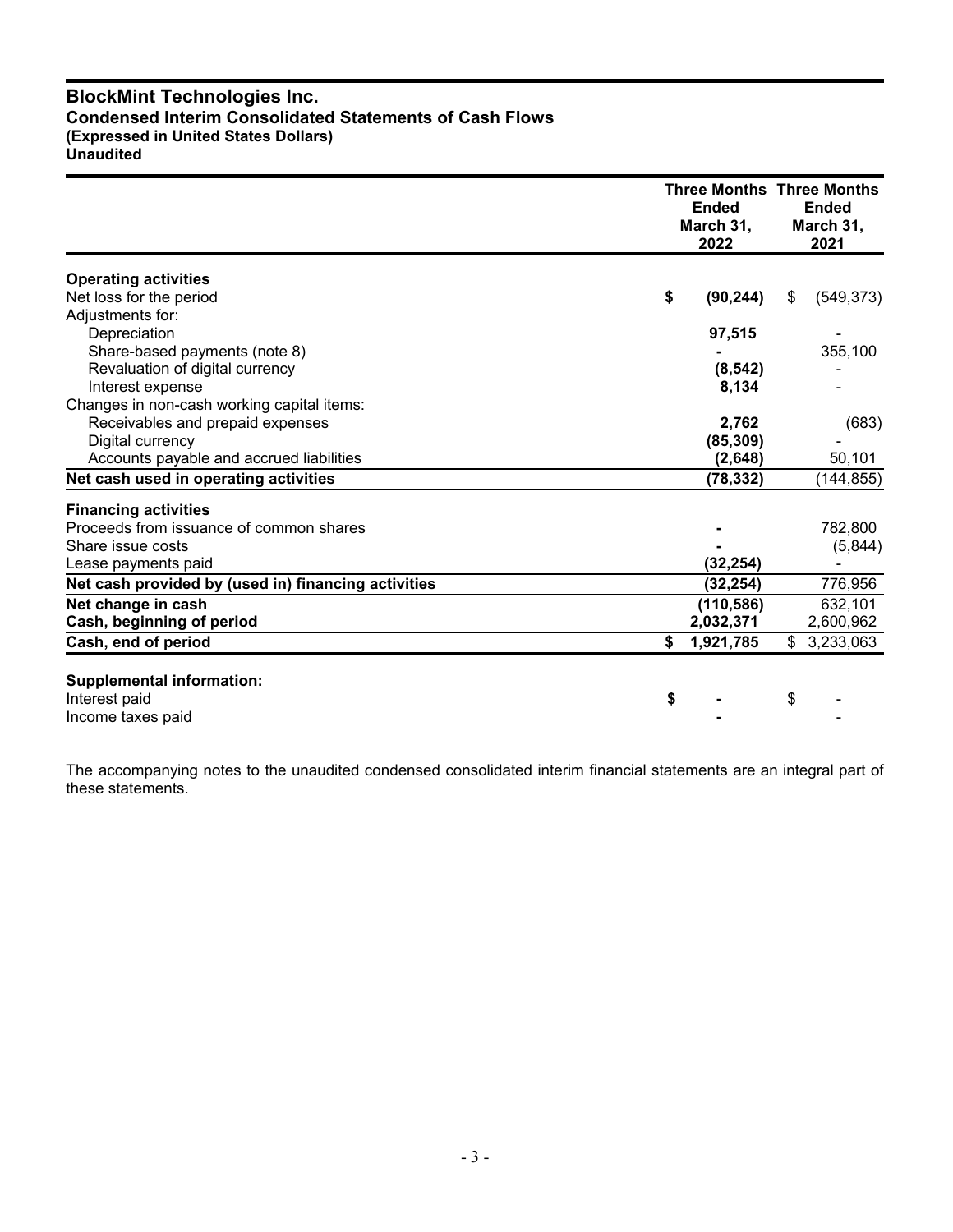# **BlockMint Technologies Inc.**

**Condensed Interim Consolidated Statements of Changes in Equity (Expressed in United States Dollars)**

**Unaudited**

|                            | <b>Share</b><br>capital |   | <b>Warrant</b><br>reserve | payment<br><b>reserve</b> |   | <b>Share-based Foreign currency</b><br>translation<br>reserve |    | <b>Deficit</b>   | Total      |
|----------------------------|-------------------------|---|---------------------------|---------------------------|---|---------------------------------------------------------------|----|------------------|------------|
| Balance, December 31, 2020 | 8,884,433               | S | 17,500 \$                 | 30,300                    | S | 13,495                                                        | S. | $(6,402,200)$ \$ | 2,543,528  |
| Private placement          | 808,726                 |   | $\overline{\phantom{0}}$  |                           |   | $\overline{\phantom{0}}$                                      |    |                  | 808,726    |
| Share issue costs          | (31, 770)               |   | $\overline{\phantom{0}}$  |                           |   |                                                               |    |                  | (31, 770)  |
| Share-based compensation   |                         |   |                           | 355,100                   |   | $\,$ $\,$                                                     |    |                  | 355,100    |
| Net loss for the period    |                         |   |                           |                           |   |                                                               |    | (549, 373)       | (549, 373) |
| Balance, March 31, 2021    | 9,661,389               |   | 17,500 \$                 | 385,400                   |   | 13.495                                                        | S. | $(6,951,573)$ \$ | 3,126,211  |
|                            |                         |   |                           |                           |   |                                                               |    |                  |            |
| Balance, December 31, 2021 | 9,661,389               |   | 17,500                    | 385,400                   |   | 13.495                                                        |    | (7,528,573)      | 2,549,211  |
| Net loss for the period    |                         |   |                           |                           |   |                                                               |    | (90, 244)        | (90, 244)  |
| Balance, March 31, 2022    | 9,661,389               |   | 17,500                    | 385,400                   |   | 13.495                                                        | S. | $(7,618,817)$ \$ | 2,458,967  |

The accompanying notes to the unaudited condensed consolidated interim financial statements are an integral part of these statements.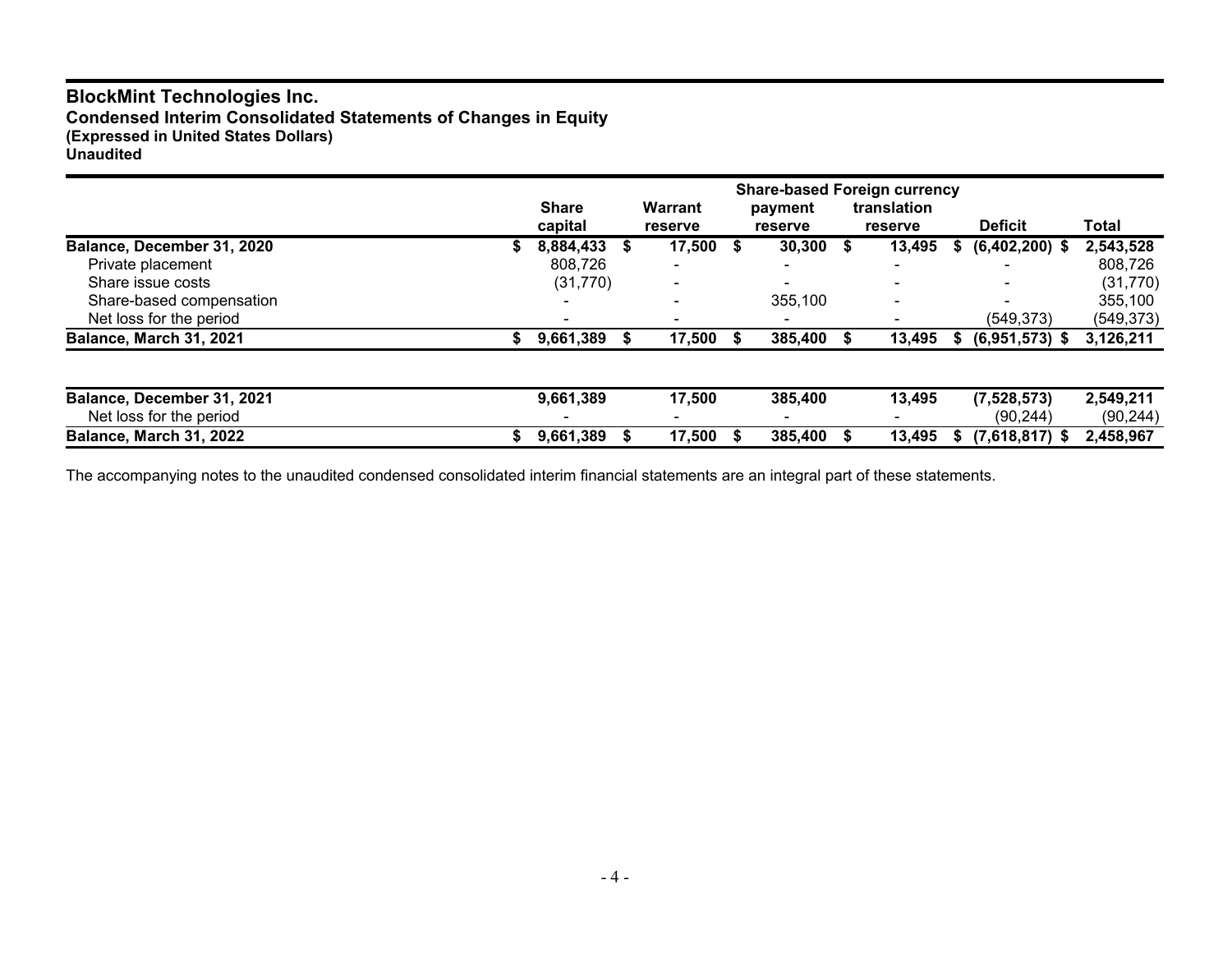## **1. Nature of operations and going concern**

BlockMint Technologies Inc. (the "Company") is a publicly traded company whose shares are listed on the TSX Venture Exchange (the "TSX-V") under the trading symbol BKMT. BlockMint (Canada) Technologies Inc. ("BlockMint-Canada"), a wholly owned subsidiary of the Company, was incorporated on December 22, 2017 pursuant to the British Columbia Business Corporations Act. BlockMint-Canada and its subsidiary, BlockMint (USA) Technologies Inc. ("BlockMint-USA") are in the business of developing distributed systems and networks that enable a more decentralized deployment of blockchain based applications such as cryptocurrency mining and since December 2021 the Company has been focused on cryptocurrency mining. BlockMint-USA was incorporated under the laws of the State of Delaware on March 6, 2018.

The Company's registered office address and principal place of business is located at 29<sup>th</sup> Floor, 595 Burrard Street, Vancouver, British Columbia, V7X 1J5.

#### **Going concern**

The Company incurred a net loss for the three months ended March 31, 2022 of \$90,244 (three months ended March 31, 2021 - \$549,373) and had an accumulated deficit of \$7,618,817 at March 31, 2022 (December 31, 2021 - \$7,528,573). These conditions indicate a material uncertainty that may cast significant doubt on the Company's ability to continue as a going concern. As at March 31, 2022, the Company had a working capital of \$1,902,291 (December 31, 2021 - \$1,925,263).

During the first quarter of 2020, there was a global outbreak of a novel coronavirus identified as "COVID-19". On March 11, 2020, the World Health Organization declared a global pandemic. In order to combat the spread of COVID-19, governments worldwide have enacted emergency measures including travel bans, legally enforced or self-imposed quarantine periods, social distancing and business and organization closures. These measures have caused material disruptions to businesses, governments and other organizations resulting in an economic slowdown and increased volatility in national and global equity and commodity markets.

Central banks and governments, including Canadian federal and provincial governments, have reacted with significant monetary and fiscal interventions designed to stabilize economic conditions. The duration and impact of the COVID-19 outbreak is unknown at this time, as is the efficacy of any interventions. It is not possible to reliably estimate the length and severity of these developments and the impact on the financial results and condition of the Company and its operations in future periods. However, currently COVID-19 has not had a significant impact on the Company's operations and access to financial markets.

These unaudited condensed consolidated interim financial statements have been prepared on a going concern basis, which presumes realization of assets and discharge of liabilities in the normal course of business for the foreseeable future. Accordingly they do not give effect to adjustments that would be necessary should the Company be unable to continue as a going concern and therefore be required to realize its assets and discharge its liabilities in other than the normal course of business and at amounts different from those presented in these unaudited condensed consolidated interim financial statements.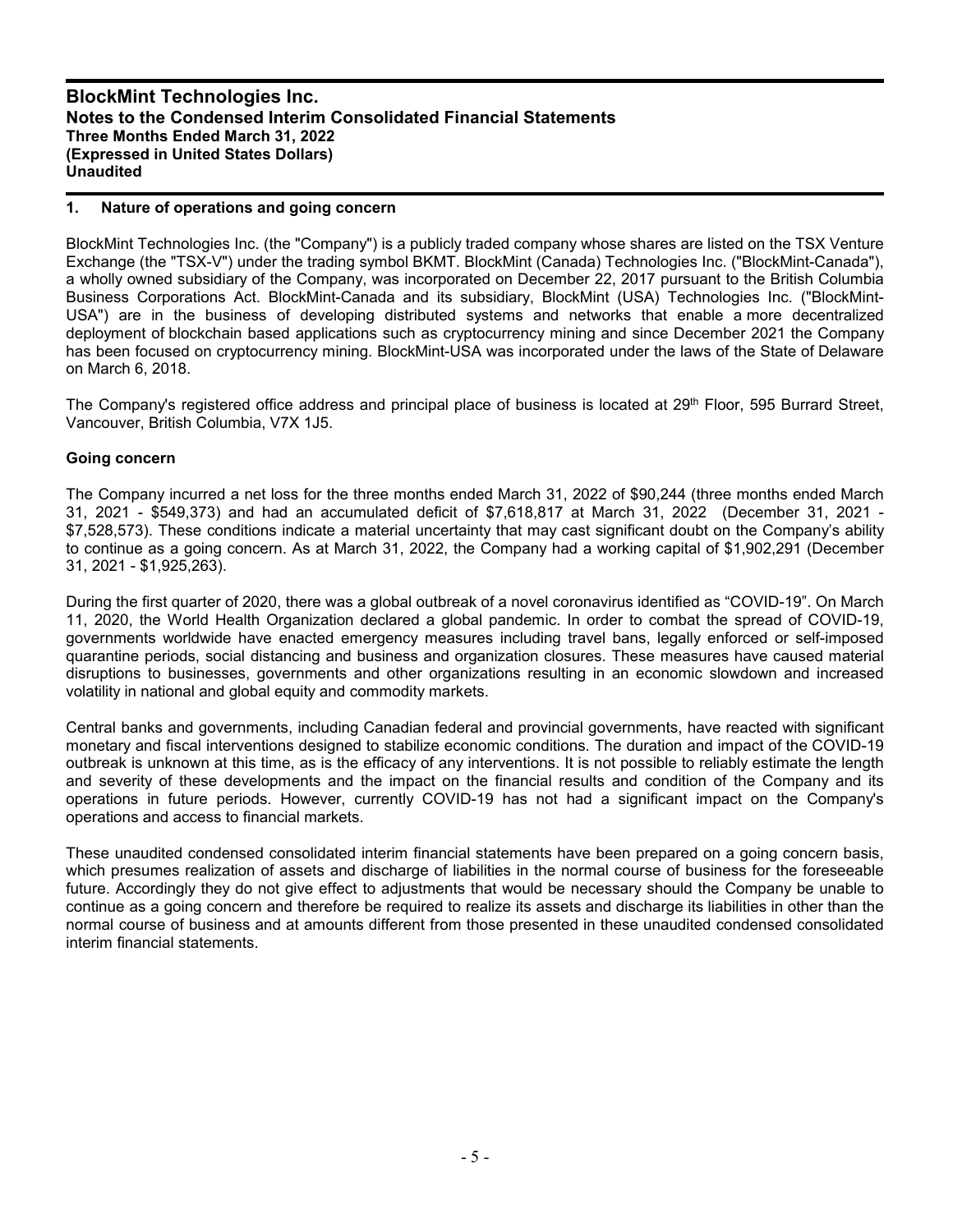## **2. Basis of presentation**

The Company applies International Financial Reporting Standards ("IFRS") as issued by the International Accounting Standards Board ("IASB") and interpretations issued by the International Financial Reporting Interpretations Committee ("IFRIC"). These unaudited condensed consolidated interim financial statements have been prepared in accordance with International Accounting Standard 34, Interim Financial Reporting. Accordingly, they do not include all of the information required for full annual financial statements required by IFRS as issued by IASB and interpretations issued by IFRIC.

The policies applied in these unaudited condensed consolidated interim financial statements are based on IFRS's issued and outstanding as of May 30, 2022, the date the Board of Directors approved the statements. Except as disclosed in note 3, the same accounting policies and methods of computation are followed in these unaudited condensed consolidated interim financial statements as compared with the most recent annual financial statements as at and for the year ended December 31, 2021. Any subsequent changes to IFRS that are given effect in the Company's annual financial statements for the period ending December 31, 2022 could result in restatement of these unaudited condensed consolidated interim financial statements.

## **3. Significant accounting policies**

## **Changes in accounting policies**

## New accounting policy adopted

Certain pronouncements were issued by the IASB or the IFRIC that are mandatory for accounting periods commencing on or after January 1, 2022. New accounting policies are not applicable or do not have a significant impact to the Company and have been excluded.

## *IFRS 3, Business Combinations ("IFRS 3")*

Amendments to IFRS 3 "Business Combinations" were issued in May 2020, and are effective on or after January 1, 2022, with earlier application permitted. The amendments update references within IFRS 3 to the 2018 Conceptual Framework and require that the principles in IAS 37 "Provisions, Contingent Liabilities and Contingent Assets" be used to identify liabilities and contingent assets arising from a business combination. Adoption of the amendment did not have a significant impact on the Company's unaudited condensed consolidated interim financial statements.

## *Property, Plant and Equipment ("IAS 16")*

The amendments to IAS 16 introduce new guidance, such that the proceeds from selling items before the related property, plant and equipment is available for its intended use can no longer be deducted from the cost. Instead, such proceeds are to be recognized in profit or loss, together with the costs of producing those items. The amendments are effective for annual periods beginning on January 1, 2022. Adoption of the amendment did not have a significant impact on the Company's unaudited condensed consolidated interim financial statements.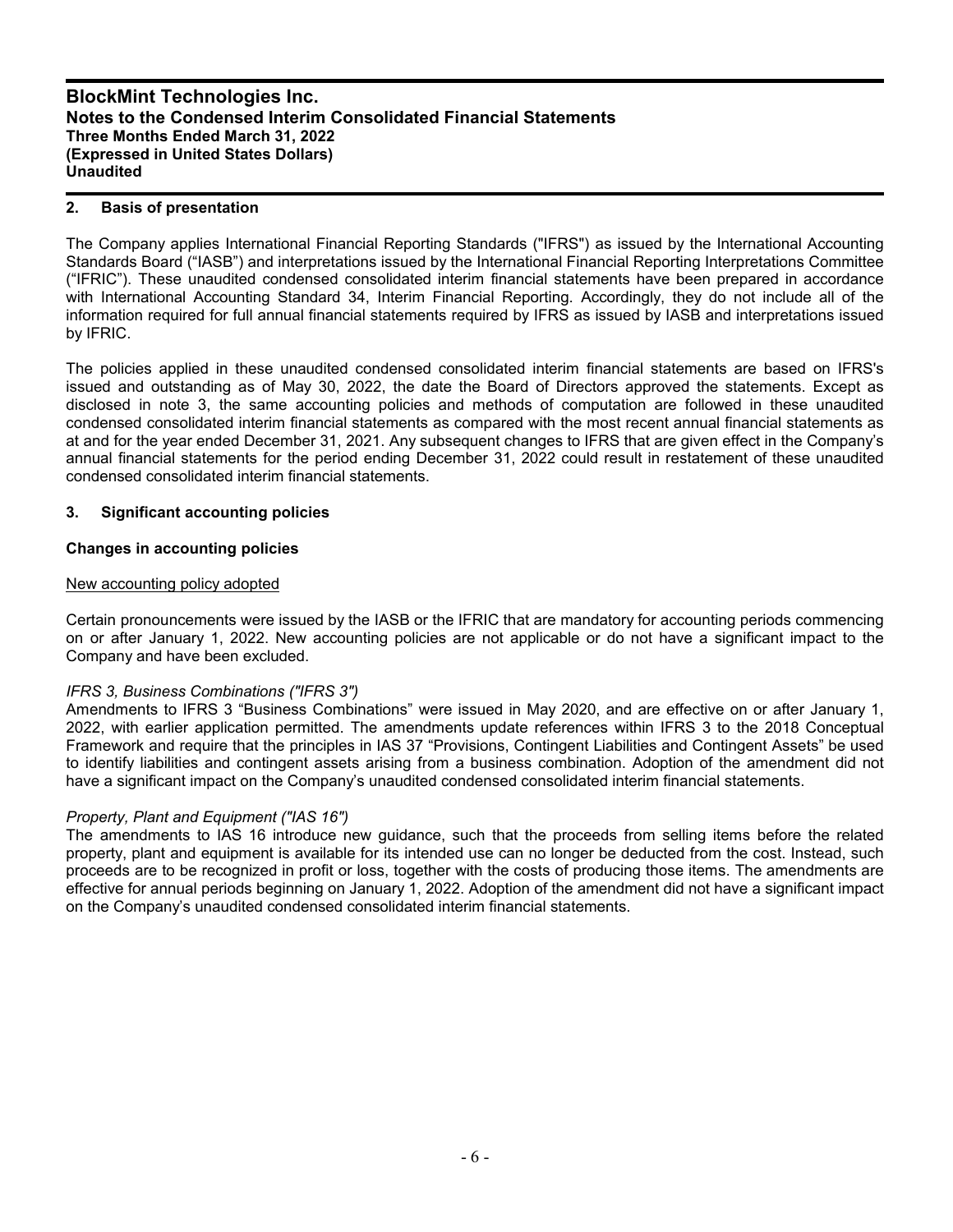## **3. Significant accounting policies (continued)**

#### New standards not yet adopted and interpretations issued but not yet effective

Certain pronouncements were issued by the IASB or the IFRIC that are mandatory for accounting periods commencing on or after January 1, 2023. Many are not applicable or do not have a significant impact to the Company and have been excluded.

## *Accounting policies, changes in accounting estimates and errors ("IAS 8")*

The amendments to IAS 8 is applied in selecting and applying accounting policies, accounting for changes in estimates and reflecting corrections of prior period errors. The standard requires compliance with any specific IFRS applying to a transaction, event or condition, and provides guidance on developing accounting policies for other items that result in relevant and reliable information. Changes in accounting policies and corrections of errors are generally retrospectively accounted for, whereas changes in accounting estimates are generally accounted for on a prospective basis. The amendments effective for annual periods beginning on or after January 1, 2023, with early application permitted. No significant impact to the Company's unaudited condensed consolidated interim financial statements is expected.

## **4. Digital currency**

Digital currency is measured at fair value using the quoted price on www.coinmarketcap.com. Management considers this fair value to be a Level 2 input under the IFRS 13 *Fair Value Measurement* fair value hierarchy as the price on this source represents an average of quoted prices on multiple digital currency exchanges. The Company is relying on the data available at www.coinmarketcap.com to be an accurate representation of the closing price for the digital currency. The Company's holdings of digital currencies consist of the following:

|                | As at<br>March 31,<br>2022 | As at<br>December 31,<br>2021 |        |  |
|----------------|----------------------------|-------------------------------|--------|--|
| <b>Bitcoin</b> | 125,800                    | \$                            | 31,949 |  |

The continuity of digital currencies was as follows:

|                                | <b>Number of</b><br><b>Bitcoin</b> | Amount  | Total   |
|--------------------------------|------------------------------------|---------|---------|
| Currency mined                 |                                    | 33.627  | 33,627  |
| Revaluation adjustment         |                                    | (1,678) | (1,678) |
| Balance, December 31, 2021     |                                    | 31,949  | 31,949  |
| Currency mined                 |                                    | 85,309  | 85,309  |
| Revaluation adjustment         |                                    | 8.542   | 8,542   |
| <b>Balance, March 31, 2022</b> | 3                                  | 125,800 | 125,800 |

As at March 31, 2022, the Company's digital currency consisted of Bitcoin with a fair value of \$125,800 (December 31, 2021 - \$31,949). Digital currencies are recorded at their fair value on the date that they were received as revenues and are revalued to their current market value at each reporting date based on the closing price obtained from www.coinmarketcap.com.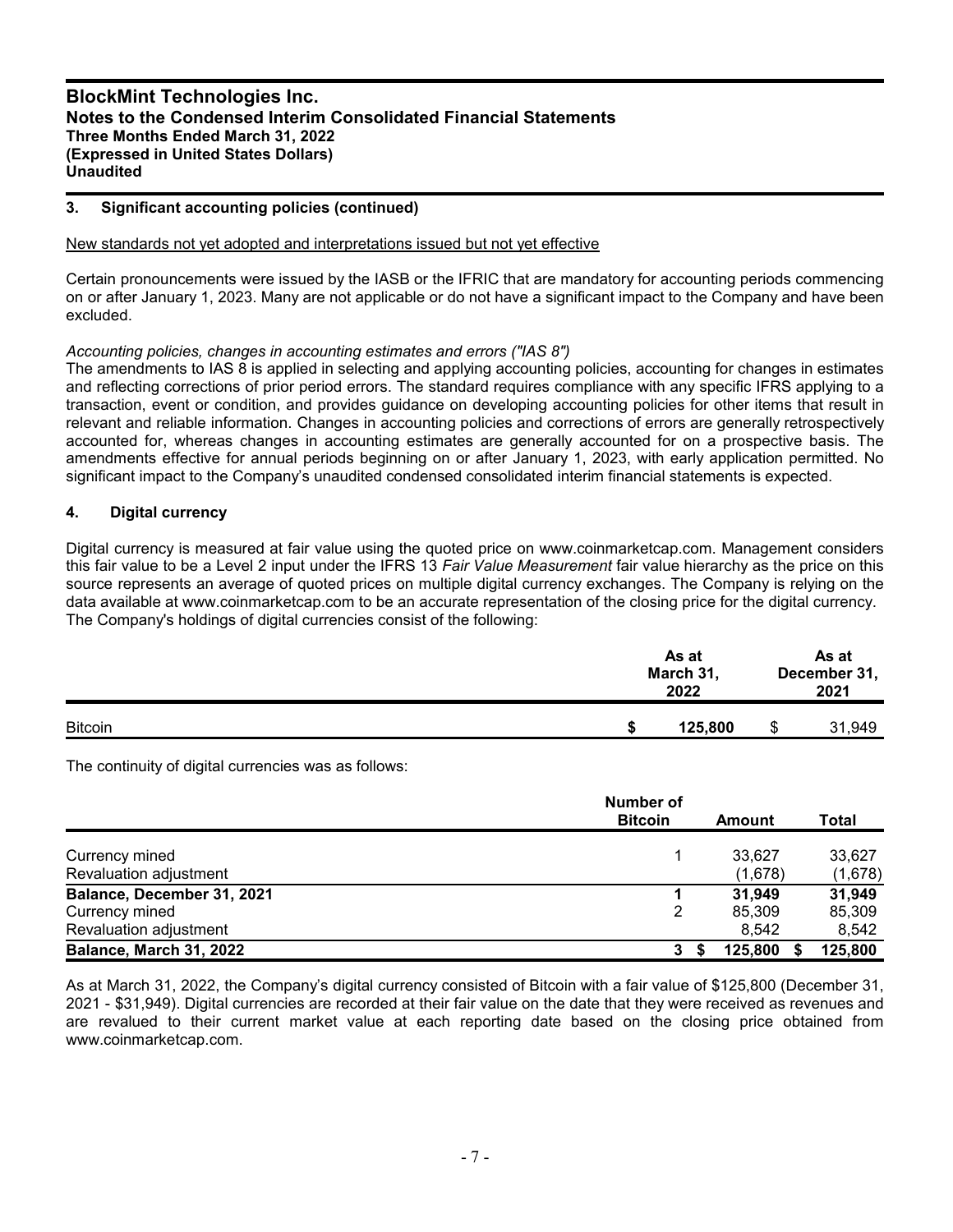## **5. Equipment**

| Cost                                                      | Computer<br>and mining Furniture and<br>equipment |    | equipment  | <b>Total</b> |                    |
|-----------------------------------------------------------|---------------------------------------------------|----|------------|--------------|--------------------|
| Balance, December 31, 2020<br>Additions                   | \$<br>150,660 \$<br>537,654                       |    | $2,900$ \$ |              | 153,560<br>537,654 |
| Balance, December 31, 2021                                | 688,314                                           |    | 2,900      |              | 691,214            |
| Balance, March 31, 2022                                   | \$<br>688,314 \$                                  |    | 2,900      | \$           | 691,214            |
| <b>Accumulated depreciation</b>                           | Computer<br>and mining Furniture and<br>equipment |    |            |              | <b>Total</b>       |
| Balance, December 31, 2020<br>Depreciation for the year   | \$<br>150,660 \$<br>22,402                        |    | 2,900      | \$           | 153,560<br>22,402  |
| Balance, December 31, 2021<br>Depreciation for the period | 173,062<br>67,207                                 |    | 2,900      |              | 175,962<br>67,207  |
| Balance, March 31, 2022                                   | \$<br>240,269                                     | \$ | 2,900      | Ŝ.           | 243,169            |
| <b>Carrying amount</b>                                    | Computer<br>and mining Furniture and<br>equipment |    | equipment  |              | <b>Total</b>       |
| Balance, December 31, 2021                                | \$<br>515,252 \$                                  |    |            | \$           | 515,252            |
| Balance, March 31, 2022                                   | \$<br>448,045                                     | \$ |            | \$           | 448,045            |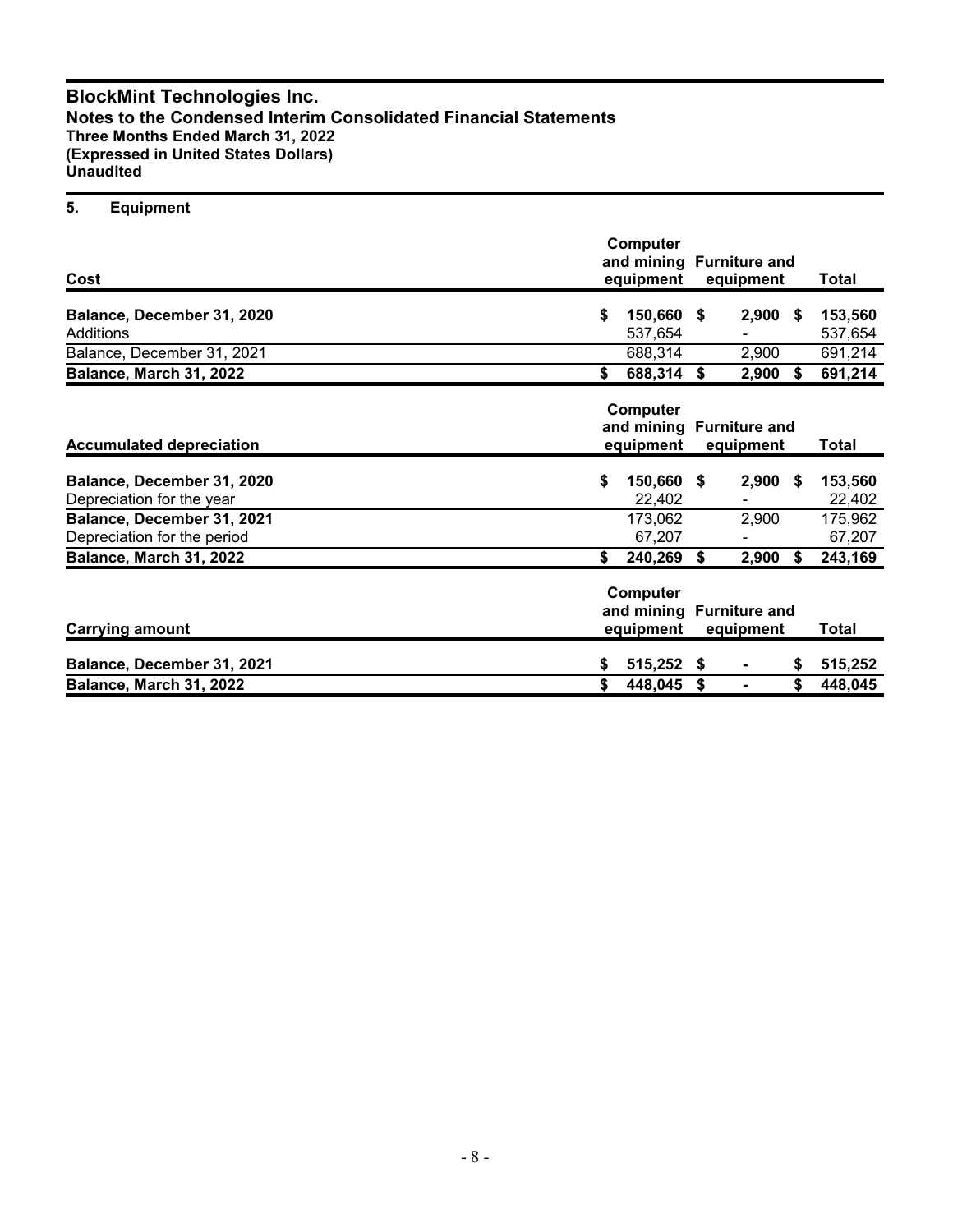#### **6. Leases**

The Company entered in to a 18 month facility lease on December 1, 2021. The Company used an incremental borrowing rate of 10.0% as the discount rate to determine the value to its 18 months facility lease. The asset is depreciated on a straight-line basis over the lease term, starting December 1, 2021.

| <b>Right of use leased asset</b> |                        |                                 |                                 |                   | <b>Total</b>         |
|----------------------------------|------------------------|---------------------------------|---------------------------------|-------------------|----------------------|
| Balance, December 31, 2020       |                        |                                 |                                 |                   | \$                   |
| Additions                        |                        |                                 |                                 |                   | 166,651              |
| Depreciation                     |                        |                                 |                                 |                   | (6, 725)             |
| Balance, December 31, 2020       |                        |                                 |                                 |                   | \$<br>159,926        |
| Depreciation                     |                        |                                 |                                 |                   | (30, 308)            |
| Balance, March 31, 2022          |                        |                                 |                                 |                   | \$<br>129,618        |
| <b>Lease liability</b>           |                        |                                 |                                 |                   | <b>Total</b>         |
| Balance, December 31, 2020       |                        |                                 |                                 |                   | \$                   |
| Additions                        |                        |                                 |                                 |                   | 166,651              |
| Interest expense                 |                        |                                 |                                 |                   | 1,887                |
| Lease payments                   |                        |                                 |                                 |                   | (7,808)              |
| Balance, December 31, 2020       |                        |                                 |                                 |                   | \$<br>160,730        |
| Interest expense                 |                        |                                 |                                 |                   | 8,134                |
| Lease payments                   |                        |                                 |                                 |                   | (32, 254)            |
| Balance, March 31, 2022          |                        |                                 |                                 |                   | \$<br>136,610        |
|                                  |                        |                                 |                                 | As at             | As at                |
|                                  |                        |                                 |                                 | March 31,<br>2022 | December 31,<br>2021 |
| <b>Current lease liability</b>   |                        |                                 | \$                              | 115,623           | \$<br>109,500        |
| Non-current lease liability      |                        |                                 |                                 | 20,987            | 51,230               |
| <b>Total lease liability</b>     |                        |                                 | \$                              | 136,610           | \$<br>160,730        |
|                                  | <b>Under</b><br>1 year | <b>Between</b><br>$1 - 2$ years | <b>Between</b><br>$3 - 5$ years | Over<br>5 years   | <b>Total</b>         |
| Lease liability                  | \$<br>115,623          | \$<br>20,987                    | \$                              | \$                | \$<br>136,610        |

## **7. Share capital**

## a) Authorized share capital

The Company is authorized to issue an unlimited number of common shares with no par value. The holders of common shares are entitled to receive dividends which may be declared from time to time, and are entitled to one vote per share at meetings of the Company. All shares are ranked equally with regards to the Company's residual assets.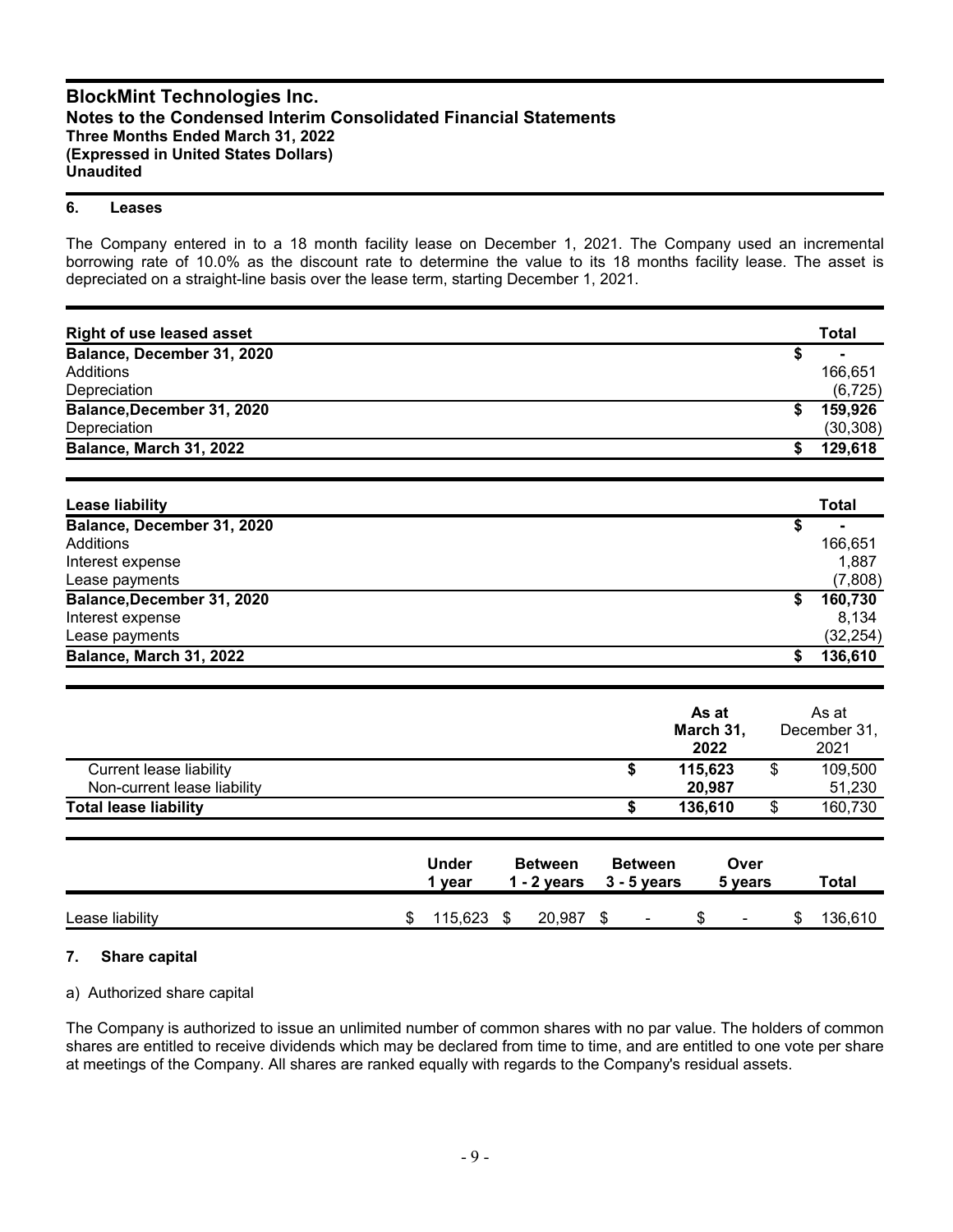#### **7. Share capital (continued)**

b) Common shares issued

|                                                               | Number of<br>common<br>shares | Amount    |
|---------------------------------------------------------------|-------------------------------|-----------|
| Balance, December 31, 2020 and March 31, 2021                 | 44,269,068 \$                 | 8,884,433 |
| Private placement (i)                                         | 3.846.154                     | 782.800   |
| Shares issued as fees (i)                                     | 127.383                       | 25.926    |
| Share issue costs (i)                                         | $\overline{\phantom{0}}$      | (31, 770) |
| Balance, March 31, 2021, December 31, 2021 and March 31, 2022 | 48,242,605 \$                 | 9,661,389 |

(i) On January 26, 2021, the Company closed a non-brokered private placement and issued an aggregate of 3,846,154 common shares at a price of CDN\$0.26 per common share to raise aggregate gross proceeds of CDN\$1,000,000 (\$782,800). In connection with the offering, the Company issued an aggregate of 127,383 finder's shares to certain brokerage firms with a fair value of \$25,926 and paid \$5,844 in legal and other fees.

## **8. Share-based payments**

In February 2019, the Directors adopted a 20% fixed stock option plan (the "Plan"). Under the terms of the Plan, the Board may from time to time, in its discretion, and in accordance with TSXV requirements, grant to the Company's directors, officers, employees and consultants, non-transferable options to purchase common shares of the Company, provided that the number of shares reserved for issuance will not exceed 8,853,814 common shares, inclusive of all common shares which may be issued pursuant to the performance warrants issued. (note 9). Options granted under the Plan have a term up to 10 years. No options shall be exercisable until it has vested. Vesting will be specified at the time of grant.

|                                                                   | Number of<br>stock options | Per option<br>value      |
|-------------------------------------------------------------------|----------------------------|--------------------------|
| Balance, December 31, 2020                                        |                            | $\overline{\phantom{a}}$ |
| Issued (i)                                                        | 1.250.000                  | 0.29                     |
| Balance, March 31, 2021, December 31, 2020, and December 31, 2021 | 1.250.000                  | 0.29                     |

The weighted average grant date fair value of options granted during the three months ended March 31, 2022 was \$nil (three months ended March 31, 2021 - \$0.28).

(i) On February 11, 2021, the Company granted stock options to certain of its directors, officers and consultants to purchase up to an aggregate of 1,250,000 common shares in the capital of the Company, exercisable over five years at a price of CDN\$0.40 per share. The options vested immediately. The estimated fair value of the options at the grant date was \$355,100 using the Black-Scholes option pricing model. The estimated fair value of the options has been charged to profit and loss and credited to share-based payment reserve, within equity. The underlying weighted average assumptions used in the estimation of fair value in the Black-Scholes option pricing model are as follows: dividend yield 0%, estimated forfeiture rate 0%, expected volatility of 152%, risk free rate of return of 0.48% and an expected life of 5 years. For the three months ended March 31, 2022 \$nil was expensed (three months ended March 31, 2021 - \$355,100).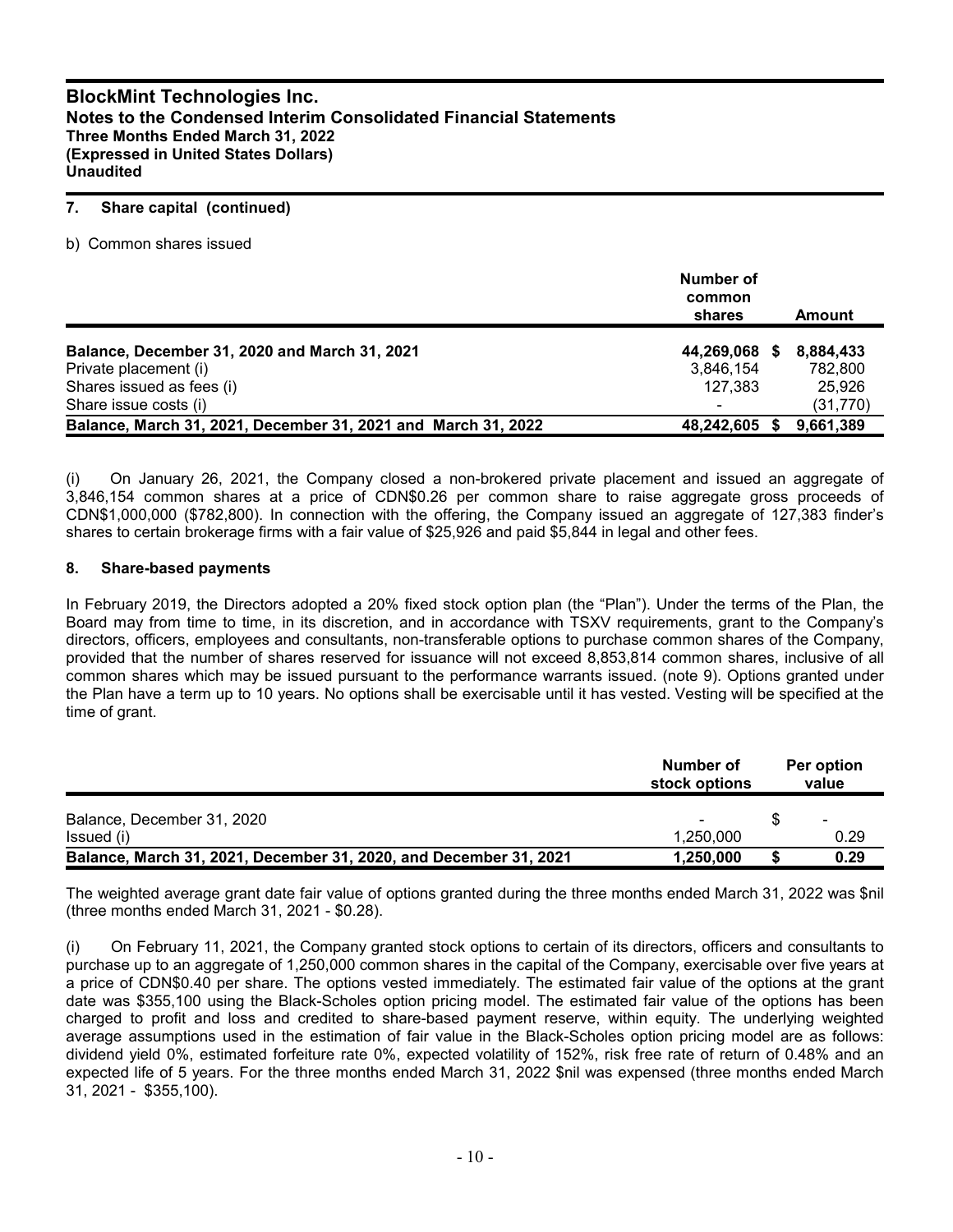## **8. Share-based payments (continued)**

The following table reflects the actual stock options issued and outstanding as of March 31, 2022:

| <b>Expiry date</b> | <b>Exercise</b><br>price | <b>Weighted average</b><br>remaining<br>contractual<br>life (years) | Number of<br>options<br>outstanding | Number of<br>options<br>vested<br>(exercisable) |  |
|--------------------|--------------------------|---------------------------------------------------------------------|-------------------------------------|-------------------------------------------------|--|
| February 11, 2026  | CDN\$0.40                | 3.87                                                                | 1,250,000                           | 1,250,000                                       |  |

## **9. Warrant reserve**

|                                                                                        | Number of<br>warrants | Weighted<br>average<br>exercise price |
|----------------------------------------------------------------------------------------|-----------------------|---------------------------------------|
| Balance, December 31, 2020, March 31, 2021, December 31, 2021<br>and March 31, 2022    | 6,650,000             | 0.03                                  |
| The following table reflects the werrants issued and outstanding as of March 21, 2022. |                       |                                       |

The following table reflects the warrants issued and outstanding as of March 31, 2022:

| <b>Expiry date</b>                     | Number of<br>warrants | <b>Per-warrant</b><br>value | <b>Exercise</b><br>price |  |
|----------------------------------------|-----------------------|-----------------------------|--------------------------|--|
| $, 2023$ <sup>(1)</sup><br>February 1, | 6,650,000             | \$0.01                      | CDN\$0.05                |  |

1) These are 6,650,000 bonus warrants to a current officer and a past officer. 3,325,000 of the bonus warrants are eligible for exercise provided at any time during the term the Company achieves at least cumulative gross revenue of \$4,000,000 based on the intellectual property for which the warrants were originally issued. The balance of 3,325,000 warrants will be eligible for exercise when a further \$4,000,000 of gross revenue is achieved on the intellectual property by the Company (i.e. cumulative gross revenue of \$8,000,000 from the date of issuance of the warrants).

## **10. Related party transactions**

Related parties include key management personnel and others considered to have significant influence or control over the Company's operations. Key management personnel includes the Board of Directors of the Company, officers, and close family members and enterprises which are controlled by these individuals, as well as certain persons performing similar functions.

(a) The Company entered into the following transactions with related parties:

|                                |       | <b>Three Months Ended</b> |                  |       |  |
|--------------------------------|-------|---------------------------|------------------|-------|--|
|                                |       |                           | March 31,        |       |  |
|                                |       |                           | 2022             | 2021  |  |
| Owen Bird Law Corporation      | U)    | ъ                         | $282 \text{ } $$ | 7,899 |  |
| Bayswater Consulting Ltd.      | (ii)  |                           | 2,349            | 2,357 |  |
| Marrelli Support Services Inc. | (iii) |                           | 8.513            | 8,653 |  |